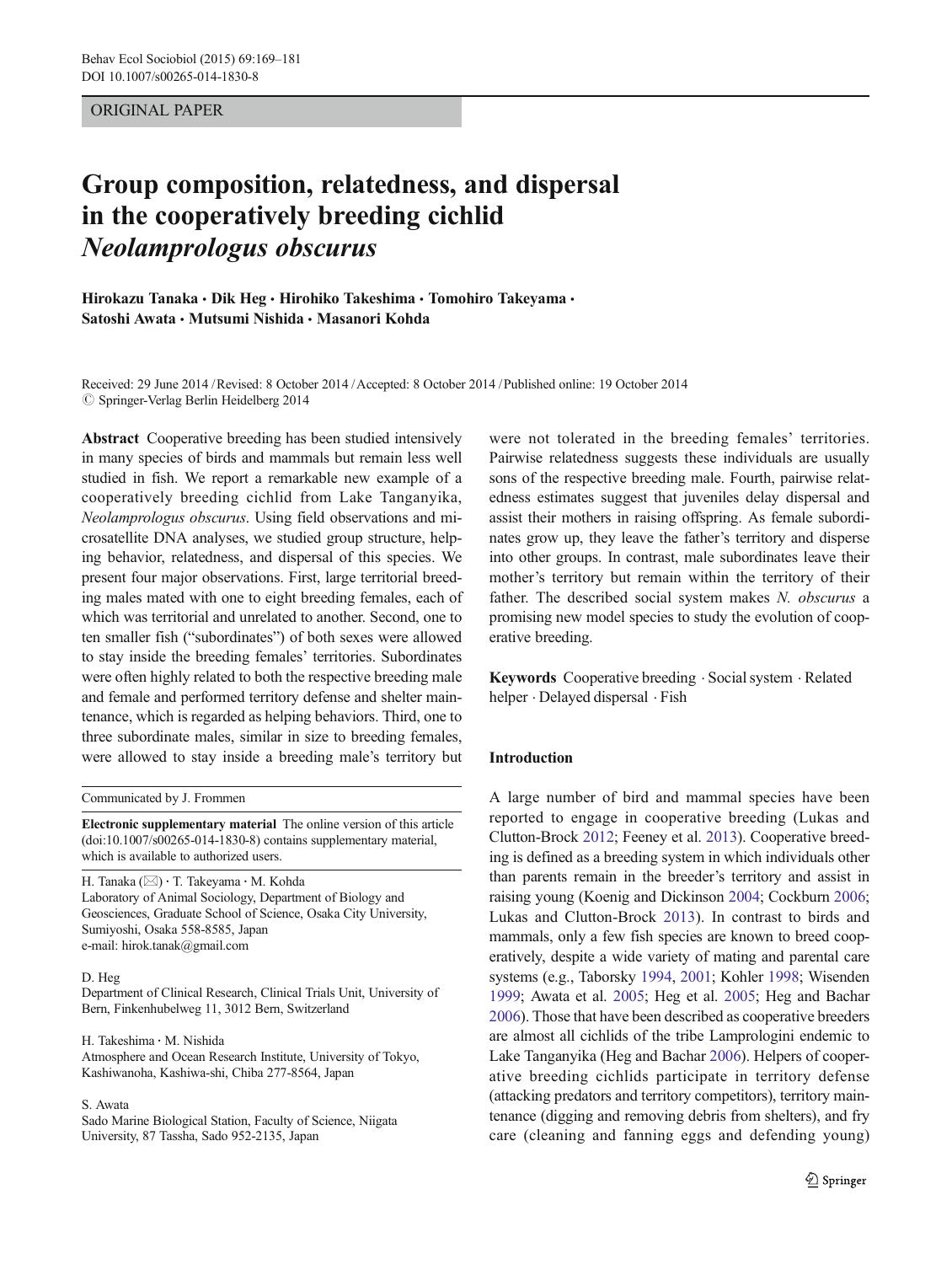(Taborsky and Limberger [1981;](#page-12-0) Kohler [1998;](#page-11-0) Awata et al. [2005;](#page-10-0) Heg et al. [2005](#page-11-0)). Cichlids represent an excellent model system to study the evolution and behavioral ecology of cooperative breeding using both field data and laboratory experiments (Wong and Balshine [2010\)](#page-12-0). However, detailed data on cooperative breeding cichlids have been gathered from only a few species (see Heg and Bachar [2006](#page-11-0) for a complete list), notably Neolamprologus pulcher/brichardi (N. pulcher and N. brichardi are synonymous species according to molecular data, see Duftner et al. [2007\)](#page-11-0). Other Lamprologines, such as Neolamprologus multifasciatus (Rossiter [1993](#page-11-0); Sato and Gashagaza [1997](#page-11-0); Kohler [1998](#page-11-0); Schradin and Lamprecht [2000,](#page-12-0) [2002\)](#page-12-0), Neolamprologus savoryi (Heg et al. [2005\)](#page-11-0), Julidochromis ornatus (Awata and Kohda [2004;](#page-10-0) Awata et al. [2005;](#page-10-0) Heg and Bachar [2006\)](#page-11-0) Julidochromis marlieri (Yamagishi and Kohda [1996\)](#page-12-0), and Chalinochromis brichardi (MK et al., unpublished data) have been less well studied.

These species show a broad array of mating systems, ranging from monogamy and polygyny (e.g., N. pulcher: Desjardins et al. [2008](#page-11-0); N. multifasciatus: Kohler [1998](#page-11-0); N. savoryi: Heg et al. [2005](#page-11-0)) to classical polyandry (e.g., J. marlieri: Yamagishi and Kohda [1996;](#page-12-0) J. ornatus: Awata et al. [2005](#page-10-0)) and cooperative polyandry (J. ornatus: Awata et al. [2005](#page-10-0), [2006;](#page-10-0) C. brichardi: MK et al., unpublished data). While the subordinates of cooperatively polyandrous species are mostly unrelated to the dominants of both breeders (Awata et al. [2005,](#page-10-0) [2006](#page-10-0) showed more than 80 percent of the helpers were unrelated to the dominant breeders in J. ornatus), monogamous and polygynous species show age dependent relatedness between dominants and subordinates, and relatedness declines with age of the subordinates (N. pulcher: Dierkes et al. [2005](#page-11-0); N. savoryi: DH et al., unpublished data).

The dispersal patterns of cooperative breeders are relatively well documented in birds and mammals—e.g., in Florida scrub jays (Woolfenden and Fitzpatrick [1990](#page-12-0)), Seychelles warblers (Eikenaar et al. [2007](#page-11-0), [2008](#page-11-0)), and dwarf mongoose (Creel [1994](#page-11-0)). Usually, the dispersal patterns of birds are female biased, while they are male biased in mammals (Greenwood [1980](#page-11-0), [1983;](#page-11-0) Greenwood and Harvey [1982](#page-11-0); Clarke et al. [1997](#page-11-0); Clutton-Brock and Lukas [2012](#page-11-0)). Sexdependent differences in delayed natal dispersal directly affect group composition, the opportunity to avoid inbreeding and competition with relatives for resources and/or mates (Pusey and Wolf [1996;](#page-11-0) West et al. [2002](#page-12-0)). It also affects the probability of assisting kin, or non-kin, in raising their offspring (e.g., Griffin and West [2003;](#page-11-0) Koenig and Dickinson [2004](#page-11-0)). Whereas dispersal in birds and mammals can be studied directly using individually marked group members, information in fish is less detailed and more difficult to obtain in nature due to the challenges of marking fish (most cooperatively breeding species are <10 cm in total length, and subordinates are even smaller). Nevertheless, in N. pulcher short-term observations (e.g., Bergmüller et al. [2005](#page-11-0)), individual genotyping across years (e.g., Stiver et al. [2004\)](#page-12-0), and evidence from pairwise relatedness analyses (e.g., Dierkes et al. [2005;](#page-11-0) Stiver et al. [2005,](#page-12-0) [2007\)](#page-12-0) together suggest that males disperse farther and more often than females, and that subordinates are more related to breeding females than to breeding males. This further indicates higher turnover rates among males due to breeder dispersal or death. However, to our knowledge, natural dispersal has not yet been studied in any other species of cooperatively breeding cichlid.

The purpose of this study is to advance our knowledge of cooperative breeding cichlids by adding information on group structure, helping behavior, within group relatedness and dispersal patterns of the previously unstudied Lake Tanganyika cichlid N. obscurus. Based on a literature search and personal communications, Heg and Bachar ([2006](#page-11-0)) concluded that at least 19 Lamprologini species are cooperative breeders, while the status of N. obscurus was inconclusive. As the cooperative breeding system of N. obscurus has not yet been described, we start with a comprehensive description of group composition, body sizes, territoriality, behavior, and reproductive maturity using gonad sizes. Next, we use within- and between-group pairwise relatedness analyses, based on microsatellite DNA, to estimate opportunities for kin selection and sex-dependent dispersal.

# Methods

## Study species

Neolamprologus obscurus is a small cichlid (8 cm total length in maximum) endemic to Lake Tanganyika, where it lives under stones in sediment-rich intermediate substrates near shorelines, typically at depths of 5–35 m (Poll [1978](#page-11-0); Konings [1998;](#page-11-0) HT personal observation). N. obscurus occupy territories in which they dig out shelters under stones, which they use for breeding, foraging, and protection from predators and conspecifics. The species' diet consists mainly of benthic animals, such as insect larvae and shrimp, but may also include zooplankton (HT, unpublished data).

## Field observations

The study was conducted at the southern tip of Lake Tanganyika, at Nkumbula Island near Mpulungu (8° 45.2′ S, 31° 05.2′ W), Zambia. Data were collected by SCUBA diving from September to November 2010. The study site was located at a depth of 6.5–8 m along a steep sandy slope with many partially exposed stones (typical diameter, 10–30 cm). It measured approximately  $20 \times 7$  m. This area was subdivided into a  $0.5 \times 0.5$ -m grids using a rope to more easily map the home range of each individual. We used the resulting detailed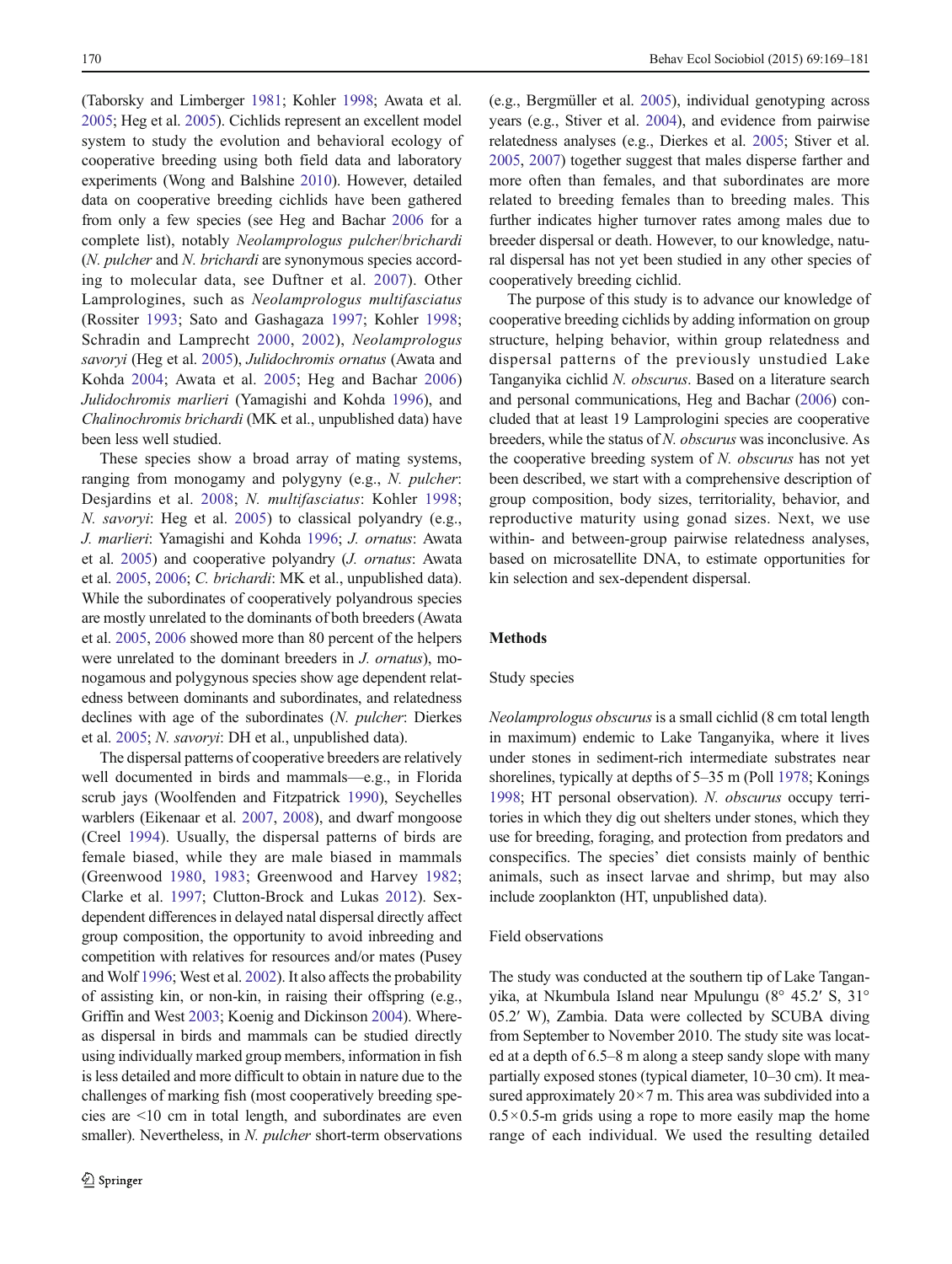<span id="page-2-0"></span>topographic map of all stones to trace the swimming tracks of every individual observed during the study (i.e., breeding males, independent males, breeding females, single males, and helpers; see "Definition of social rank"). Fish were individually identified by their size and distinct natural markings, which consisted of a series of unique gray lines on the head and body (Appendix 1).

# Definition of social rank

We recorded two-dimensional swimming tracks of the fish as a continuous line on the topographic map and used the

## Fig. 1 a Home range distribution of N. obscurus in the study area  $(20\times7 \text{ m})$ : home ranges of breeding males (shaded) and independent males (open). The bar represents 2 m in (a). b–d Schematic representations of home ranges of breeding males (Bm; solid line), breeding females (*Bf*; *dotted line*), and single males (Sim; broken line) of three different groups (the number of helpers is listed per breeding female). b A typical group; c the group with the most breeding females; d the group with the most single males. Shelters frequently used by the breeding male are in black, whereas all other shelters and stones are shown in *gray*. The *bar* represents  $1 \text{ m in } (\mathbf{b})\text{--}(\mathbf{d})$

maximum extent of each individual's swimming tracks to determine its home range.

We observed several large males in the study area. These males had the largest home ranges and sometimes showed aggressive behaviors against each other at the boundaries of their respective territories. Their home ranges overlapped with sexually mature females and other individuals that typically showed submissive and/or social behaviors (see "[Behavioral](#page-3-0) [observation](#page-3-0)" for the definition of submissive behavior and social behavior). These males had mature testes (see results of the gonad analysis), and we therefore defined them as breeding males (Fig. 1a–d).

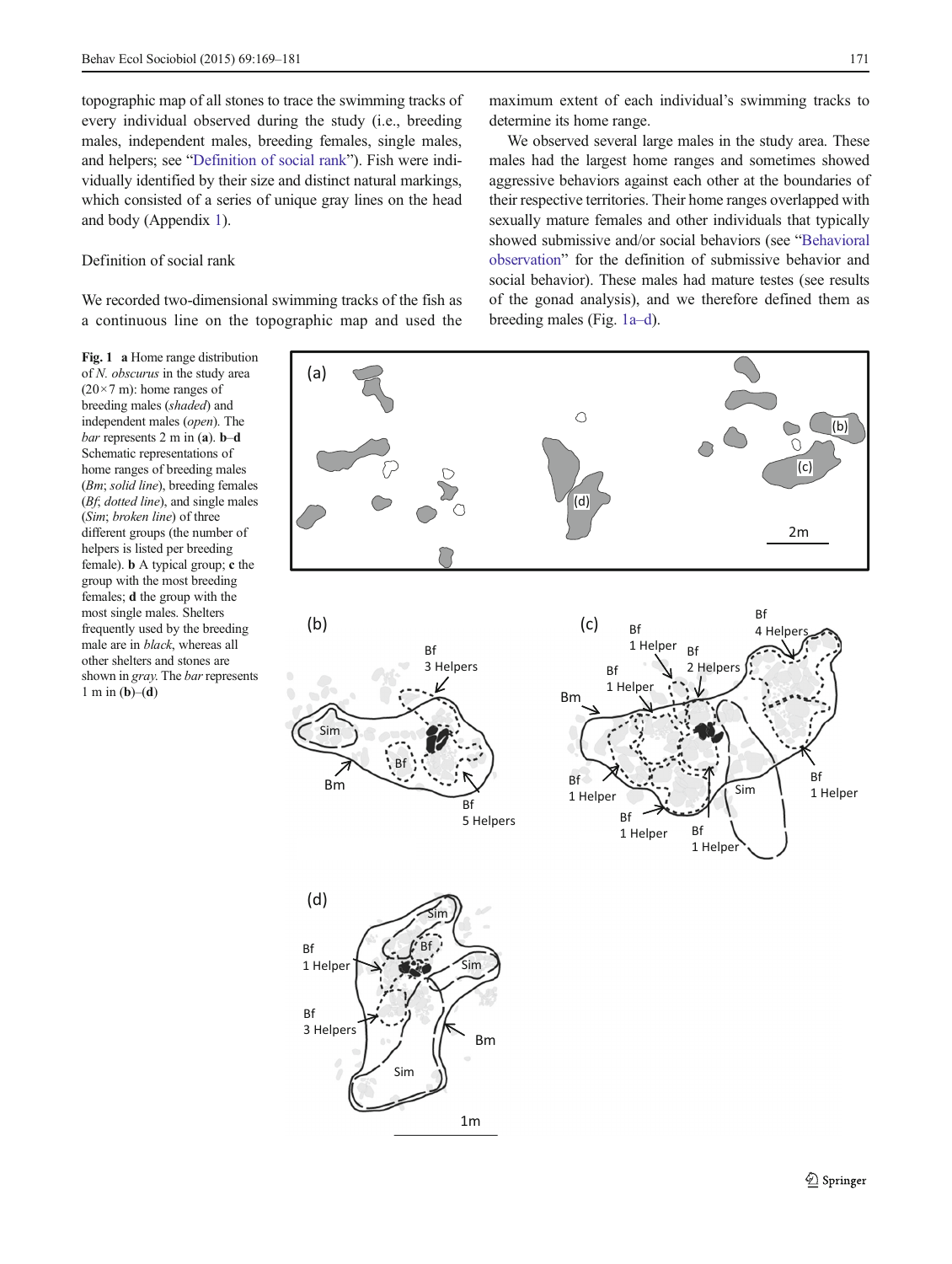<span id="page-3-0"></span>We also found males whose territory did not overlap with any breeding females but remained inside the home range of a breeding male. These males showed aggressive behavior toward their neighboring breeding females and defended their own shelters, but showed submissive and social behaviors (especially by swimming side by side; HT, unpublished data) toward, and were tolerated by, the cohabitant breeding male. We defined these as single males (Fig. [1b, c\)](#page-2-0). Finally, we found that some males fought against neighboring breeding males, but their territories did not overlap with any other individuals and they remained alone. We defined these as independent males (Fig. [1a\)](#page-2-0).

We found several females inside the home ranges of breeding males. These females' home ranges rarely overlapped, and they showed aggressive behaviors against each other. Almost all had mature ovaries (see results of the gonad analysis), and we therefore defined them as breeding females (Fig. [1b](#page-2-0)–d).

We also found smaller individuals within the home ranges of breeding females. These small individuals were tolerated by, and typically used the same shelters as, the breeding female but were attacked if they stayed near neighboring females' home ranges (Fig. [1b](#page-2-0)–d). They showed aggressive behavior toward both con- and heterospecific individuals, including other breeding females, but showed submissive behavior toward their own breeding female, and removed sand from her shelter. Similar behaviors have been described as costly helping behaviors in other cichlid species (Taborsky [1984,](#page-12-0) [1985](#page-12-0); Grantner and Taborsky [1998](#page-11-0); Heg et al. [2005](#page-11-0); Heg and Bachar [2006\)](#page-11-0). Thus, we consider them likely to be costly in N. obscurus as well and defined these individuals as helpers.

Finally, we observed small fish inside the shelter of some breeding females. These individuals were small (below 19 mm), rarely overlapped in size with helpers (Table 1), and never emerged from the shelter during observations. They neither removed sand nor were aggressive toward intruders, and we therefore defined them as juveniles.

We defined all individuals that lived within a breeding male's home range as group members (i.e., the breeding male and all associated breeding females, single males, helpers, and juveniles) and individuals that overlapped only with breeding females as subgroup members (i.e., the breeding female, helpers, and iuveniles).

# Behavioral observation

We randomly selected 14 groups and four independent males for focal behavioral observations in the study area  $(N=14$  breeding males, 38 breeding females, 11 single males, 54 helpers, and 4 independent males). Each individual was observed three times within 1 day. Each observation lasted 10 min, summing up to a total of 30 min per individual. Observations were made during three time periods: between 9:00 and 10:30, 10:30 and 12:00, and 14:00 and 15:30. Juveniles were not observed because they did not emerge during the observation period. We recorded pecking frequency as a proxy of feeding behavior both in the water column and on the substrate, the frequency of sand digging from the shelter and sand removal from the home range, the frequency of aggressive behaviors (including overt aggression such as bites, chases, fast approaches, mouthfights, and restrained aggression such as opercula spreading, also called puffed throat, S-shaped body posture, and fin spreading), the frequency of submissive behaviors (tail-quivering), and the frequency of social behaviors (soft body contact, also called bumping) toward con- and heterospecific individuals. These behaviors are similar to behaviors in N. pulcher/brichardi (described in Taborsky [1984,](#page-12-0) [1985\)](#page-12-0) and N. savoryi (Heg et al. [2005\)](#page-11-0). We further found that some individuals swam side by side with other individuals that approached the focal individual's home range. This behavior has also been reported in Neolamprologus meeli as "swim together" behavior (Sunobe and Munehara [2003](#page-12-0)), and we included it as social behavior because it was only observed among group members (HT, unpublished data).

Social rank Number Mean body size (SL, mm)±SD Range Statistical difference Breeding male 17 42.56±3.91 35.40-47.95 a Independent male 5 35.06±5.66 30.20–44.25 b Single male  $47$   $31.81 \pm 4.65$   $22.50-37.20$  b Breeding female 13 30.24±3.36 20.95–36.00 b Helper 57 22.98±3.26 17.45-32.40 Helper male 26 24.36±3.79 18.35–32.40 c Helper female 26 22.17±2.13 17.95–25.70 c Juvenile 40 12.80±3.86 6.45–18.80 d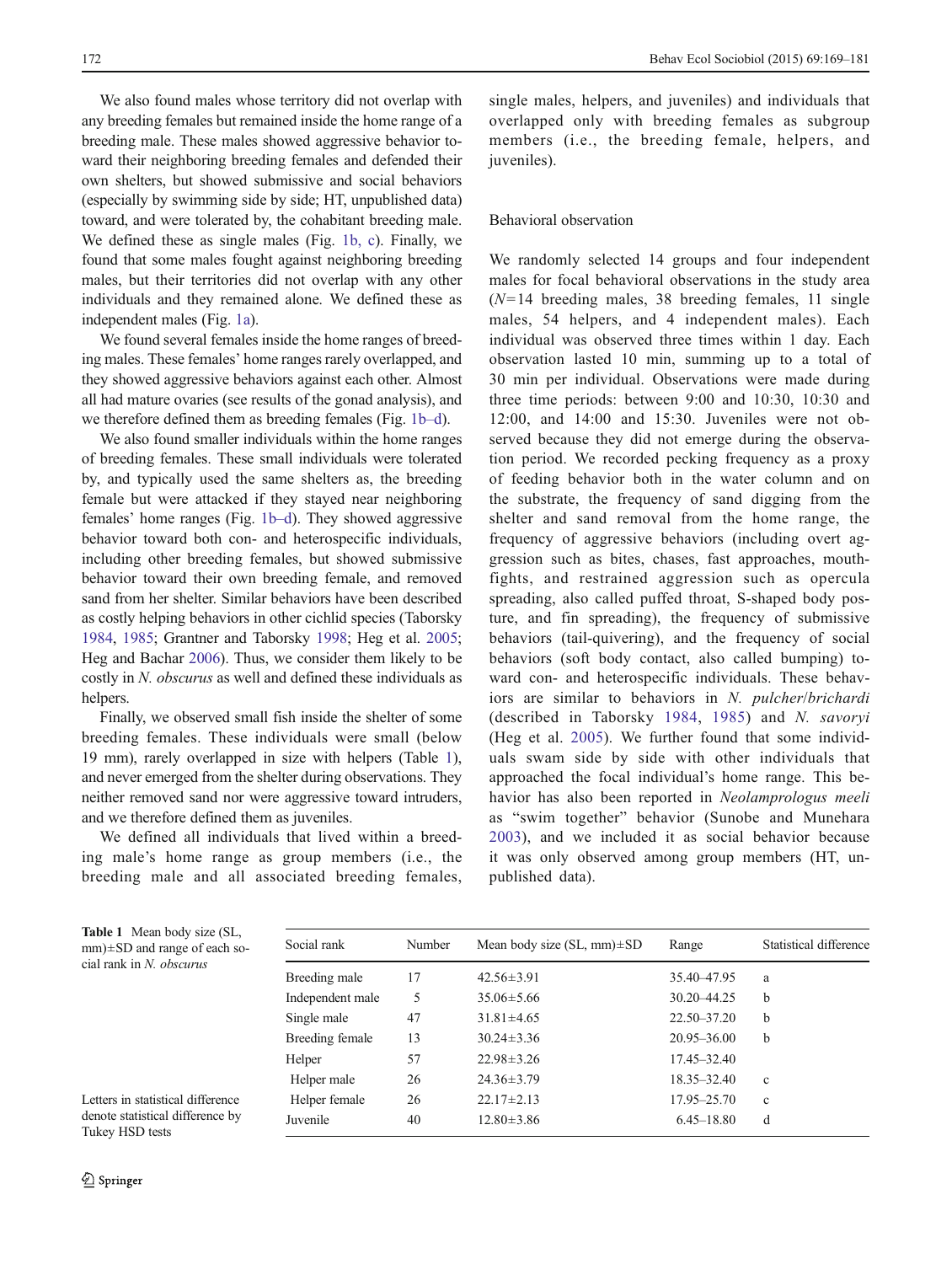## Fish sampling

After behavioral observations, all  $N$ . *obscurus* inside the study area were captured using gillnets and hand-nets with the help of 30 % clove oil diluted in ethanol and brought to the laboratory. Here, we measured standard length (SL; to the nearest 0.05 mm) and wet body weight (BW; to the nearest 0.001 g). Sex of fish >18 mm was determined by inspection of the genital papilla; sexing is unreliable in individuals <18 mm. After measurement, the fish were anesthetized and euthanized using an overdose of the anesthetic FA100 (10 % solution of eugenol; Tanabe Seiyaku Inc.). The right pelvic fin was preserved in 99.9 % ethanol, and the remaining body was fixed in 10 % formalin solution. After fixation, all N. obscurus bodies were dissected for gonad measurement (GW; mg).

## Microsatellite analysis

Genomic DNA was extracted from all of the ethanolpreserved fin tissue samples using the AquaPure Genomic DNA Purification Kit (Bio-Rad). We used seven microsatellite loci for genotyping: 758/773 (Schliewen et al. [2001](#page-11-0)), Chb1 (Munehara et al. [2001](#page-11-0)), Pzeb1 and Pzeb3 (van Oppen et al. [1997\)](#page-12-0), TmoM11 (Zardoya et al. [1996](#page-12-0)), and UME002 and UME003 (Parker and Kornfield [1996\)](#page-11-0). Each forward primer was labeled with a fluorescent dye (FAM, HEX, NED, and VIC). DNAwas amplified using the Qiagen Type-it Multiplex PCR Kit, arranging loci with non-overlapping size ranges in each dye, to thus allow co-amplification of all microsatellite loci in a single polymerase chain reaction (PCR). PCR was conducted in a 5-μl volume containing 1 μl genomic DNA and 2× Qiagen Type-it Multiplex PCR Master Mix and microsatellite primer pairs with varying concentrations from 0.03 to 0.09  $\mu$ M, according to the intensity of the respective amplification products. Amplification was performed using a GeneAmp® PCR System 9700 (Applied Biosystems), with the following program: one cycle at 94 °C for 5 min; 35 cycles at 94 °C for 30 s, 52 °C for 40 s, and 72 °C for 70 s; and one cycle at 72 °C for 20 min. PCR products were analyzed using an ABI 3130xl Genetic Analyzer (Applied Biosystems) and automatically analyzed using GeneMapper® (Applied Biosystems). Characteristics of the seven microsatellite loci are listed in Appendix 2. One breeding male was not included in the analyses because low DNA quality yielded an unreliable microsatellite result.

## Statistical analysis

We used separate linear models (LM), generalized models (GLM), or generalized linear mixed models (GLMM) for the analyses. Residuals for all models were checked for overdispersion and heterogeneity (Bolker et al. [2009](#page-11-0)). All statistical analyses were performed in R version 2.14.0 (R

Development Core Team [2011\)](#page-11-0). GLMMs were performed by using the lme4 package (Bates et al. [2011](#page-11-0)).

Group composition and group structure

To investigate the difference of body size between each social rank, we used linear models with Gaussian error structure, followed by Tukey HSD post hoc tests. Using separate GLMs, we tested the effect of breeding male body size on breeding male home range size, largest female body size, group size, number of breeding females, or helpers, or juveniles within his group; respectively. In the model of home range size of the breeding male, we used a GLM with gamma error structure and log link function, and in the model of largest female body size, we used a GLM with Gaussian error structure and identity link function. In the rest of the models, we used GLMs with poisson error structure and log link function. We also tested the effects of breeding female body size on breeding female home range size, her subgroup size, number of helpers, or juveniles within her subgroup; respectively, using separate GLMMs. In each GLMM, the identity of the subgroup number was incorporated as a random factor. In the model of breeding female home range size, we used a GLMM with gamma error structure and log link function. In the rest of the model, we used GLMMs with Poisson error structure and log link function. In these LM, GLMs and GLMMs analyses, we performed likelihood ratio test to examine the significance of the explanatory variable.

# Behavior

To investigate the difference in digging, aggressive, and feeding behaviors between social ranks, we used separate GLMs for each behavior, respectively. In each of the models, we used GLMs with Poisson error structure and log link function. We set breeding female as reference category to compare each behavior between social ranks in each of the model, because breeding female of other cichlids usually contribute most to territory defense and maintenance and to caring for the offspring (DH, personal observation).

#### Gonadal analysis

To assess differences in gonadal mass among the four different social ranks of male N. obscurus (breeding male, independent male, single male, and male helper) and two different social ranks of females (breeding female and female helper), we compared gonadal mass among social ranks for each sex by using GLMs with gamma error structure and log link function, followed by Tukey HSD post hoc test. We performed likelihood ratio test to examine the significance of the explanatory variable in GLMs. Next, to examine differences in gonadal investment among social ranks for each sex, we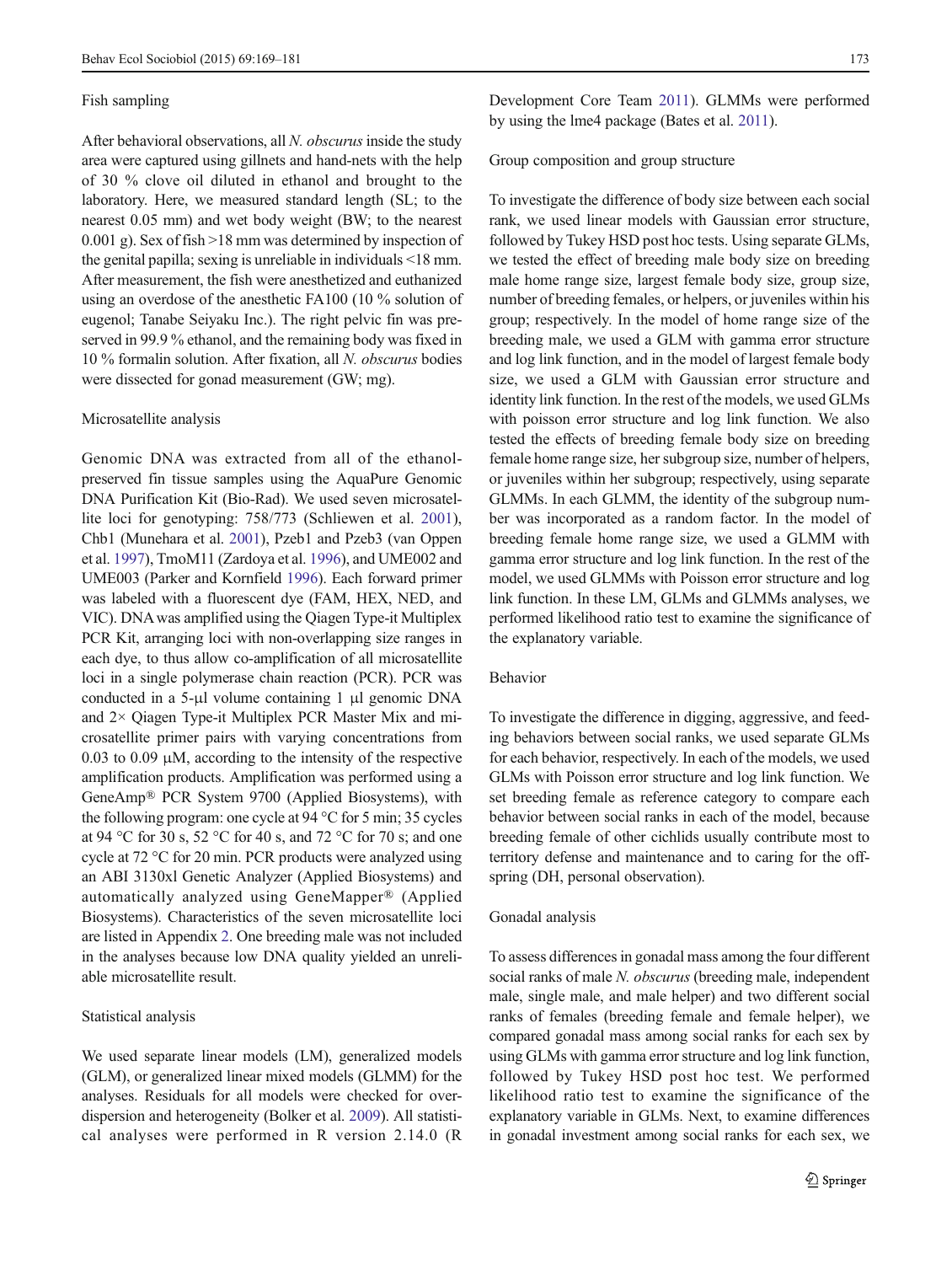followed Tomkins and Simmons [\(2002\)](#page-12-0) and used LMs in which log-transformed gonadal mass was compared among social rank, with log-transformed soma mass (log (body mass −gonadal mass)) as covariate, including the interaction between social rank and log soma mass.

# Kinship structure

Dyadic estimates of KINSHIP genetic relatedness (Goodnight and Queller [1999](#page-11-0)) were calculated using KINGROUP v.2.0 software (Konovalov et al. [2004\)](#page-11-0) using background allele frequencies from Konovalov and Heg [\(2008](#page-11-0)). We used pairwise relatedness to establish whether this fish lives in kin structured groups by comparing among non-group members, group members, and subgroup members of each pairwise social ranks. Relatedness was analyzed with Mann–Whitney U tests with Bonferroni corrected  $p$  values to avoid type I errors.

# **Results**

# Group composition and group structure

In total, we found 17 breeding males, 47 breeding females, 13 single males, and 5 independent males in the study area (Fig. [1a](#page-2-0)). The 17 breeding males had one to eight breeding females each (median, quartiles=3, 1, 3,  $N=17$ ) and zero to three single males (median, quartiles=0, 0, 1,  $N=17$ ) in their home ranges and occasionally visited the group members' respective shelters. Conversely, the independent males were solitary. Body sizes differed between social ranks (GLM:  $\chi^2$ <sub>6</sub>=344.56, P<0.001) and breeding males were larger than independent males (Tukey HSD test:  $z=-4.06$ ,  $P<0.001$ ; Table [1](#page-3-0)). Male body size showed a significant relationship with the size of his territory and the number of group members and sizes of his group members (Tables 2 and [3](#page-6-0) (breeding male body size (SL))). Breeding females and single males were smaller than breeding males (Tukey HSD test:  $z=$ 

| Table 2 Description of home        |
|------------------------------------|
| ranges $(cm2)$ , (sub)group sizes, |
| largest female size (mm), and      |
| group composition of breeding      |
| males and females                  |
|                                    |

−11.99, P<0.001 and z=−8.04, P<0.001, respectively; Table [1](#page-3-0)) but were of similar size to each other (Tukey HSD test:  $z=1.38$ ,  $P=0.80$ ; Table [1\)](#page-3-0). Female body size also showed significant relationship with the size of her territory and the number and sizes of her subgroup members (Tables 2 and [3](#page-6-0) (breeding female body size (SL))).

Breeding females tolerated up to 10 helpers (median, quartiles per subgroup=1, 0, 2,  $N=47$ ) and up to four juveniles in their home ranges (median, quartiles per subgroup=0, 0, 1,  $N=47$ ). Larger breeding males and larger breeding females had more helpers and juveniles (Table [3](#page-6-0) (breeding male body size (SL) and breeding female body size (SL))). Of 57 helpers, 26 were males and 26 were females. For the remaining five, assessing their sex was impossible due to small gonads. Body sizes of male and female helpers did not significantly differ (Tukey HSD test: z=−2.17, P=0.29; Table [1](#page-3-0)).

## Behavior

All breeding males, independent males, breeding females, and single males had their own shelters within their home range (Fig. [1b](#page-2-0)–d). Helpers and juveniles typically used the same shelter as the breeding female of their respective subgroup. Fish often entered their shelter and spent time inside their shelters during the behavioral observation period (Table [4\)](#page-6-0). Furthermore, breeding males moved freely within their home ranges and frequently entered breeding females'shelters (median and quartiles/30 min=3, 2, 3.5,  $N=14$ ) and the shelter of single males  $(0, 0, 1, N=14)$ . Breeding females and single males attempted to prevent breeding males from entering their home ranges by side-by-side swimming or from entering their shelters by using intense bumping to push them away from the entrance of their shelters (median and quartiles of behavior toward the breeding male/30 min: breeding female, 1, 0, 1,  $N=38$ ; single male, 1, 0.5, 1,  $N=11$ ). Breeding males and females showed no significant difference in digging/ removing sand but males showed increased aggression toward intruders (Tables [4](#page-6-0) and [5\)](#page-7-0). On the other hand, single males

| Variable                             | Number | $Mean \pm SD$       | Range           |
|--------------------------------------|--------|---------------------|-----------------|
| Breeding male home range size        | 14     | $6649.0 \pm 6859.4$ | 942.1-21,462.1  |
| Breeding female home range size      | 38     | $711.1 \pm 590.6$   | 170.0-3032.7    |
| Group size                           | 17     | $7.94 \pm 5.83$     | $2 - 19$        |
| Largest female size within the group | 17     | $31.55 \pm 2.97$    | $24.00 - 36.00$ |
| Number of breeding females per group | 17     | $2.77 \pm 2.05$     | $1 - 8$         |
| Number of helpers per group          | 17     | $3.35 \pm 3.84$     | $0 - 12$        |
| Number of juveniles per group        | 17     | $2.35 \pm 2.74$     | $0 - 10$        |
| Subgroup size                        | 47     | $2.31 \pm 1.79$     | $1 - 11$        |
| Number of helpers per subgroup       | 47     | $1.21 \pm 1.76$     | $0 - 10$        |
| Number of juveniles per subgroup     | 47     | $0.85 \pm 1.23$     | $0 - 4$         |
|                                      |        |                     |                 |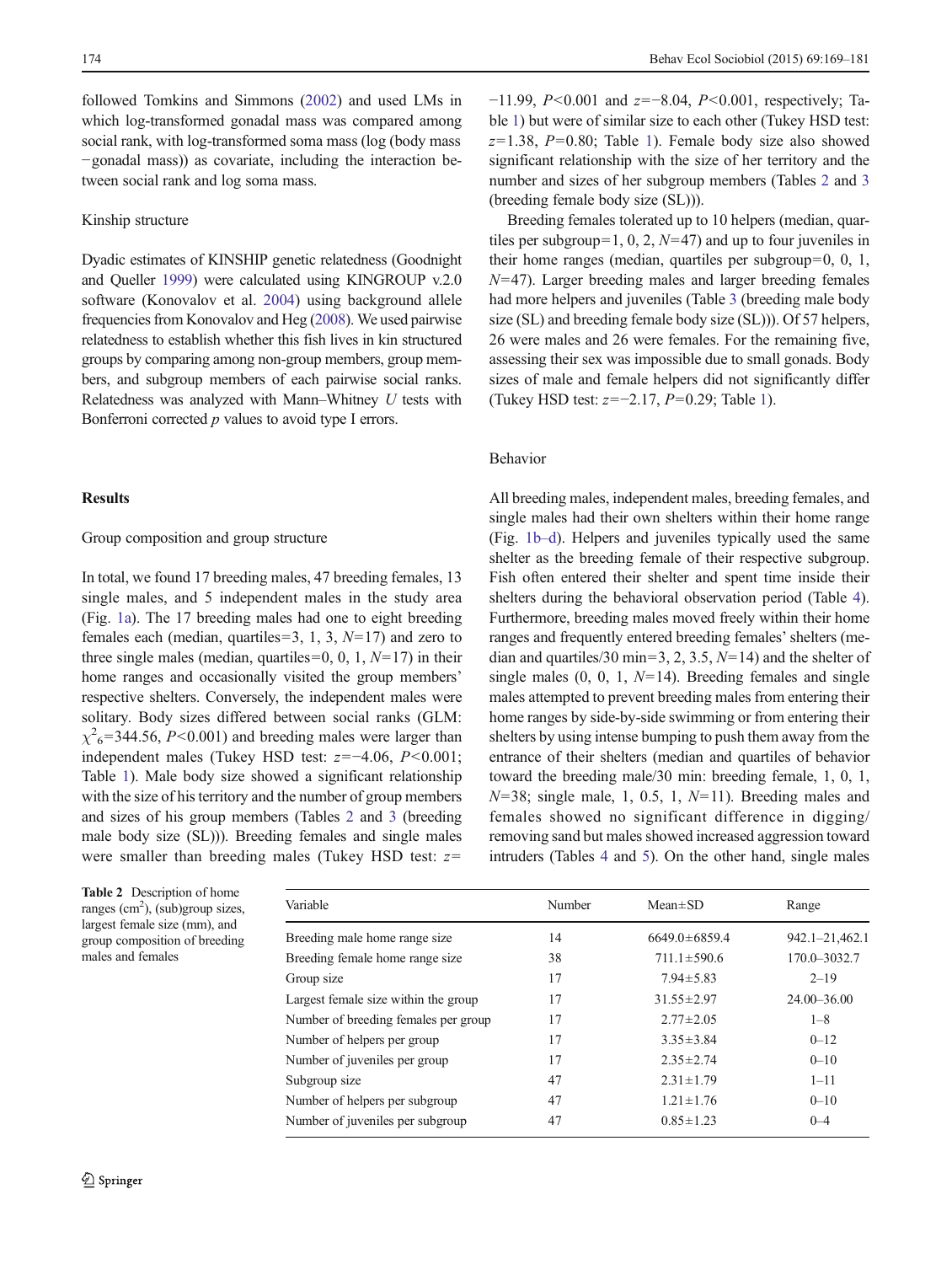| Variable                                     | Number | $\beta \pm SE$  | $\chi^2$ | $\boldsymbol{P}$ |
|----------------------------------------------|--------|-----------------|----------|------------------|
| Effect of breeding male body size (SL, mm)   |        |                 |          |                  |
| Breeding male home range size                | 14     | $9.79 \pm 1.78$ | 23.61    | < 0.001          |
| Largest female size within the group         | 17     | $0.54 \pm 0.14$ | 12.18    | < 0.001          |
| Group size                                   | 17     | $0.14 \pm 0.03$ | 31.54    | < 0.001          |
| Number of breeding females within the group  | 17     | $0.12 \pm 0.05$ | 7.95     | 0.004            |
| Number of helpers within the group           | 17     | $0.22 \pm 0.05$ | 26.55    | < 0.001          |
| Number of juveniles within the group         | 17     | $0.24 \pm 0.06$ | 20.73    | < 0.001          |
| Effect of breeding female body size (SL, mm) |        |                 |          |                  |
| Breeding female home range size              | 38     | $3.04 \pm 0.64$ | 17.64    | < 0.001          |
| Subgroup size                                | 47     | $0.16 \pm 0.04$ | 21.11    | < 0.001          |
| Number of helpers within the subgroup        | 47     | $0.37 \pm 0.07$ | 37.49    | < 0.001          |
| Number of juveniles within the subgroup      | 47     | $0.24 \pm 0.06$ | 16.95    | < 0.001          |
|                                              |        |                 |          |                  |

<span id="page-6-0"></span>Table 3 Effects of breeding male body size (SL) and breeding female body size (SL) on home range, (sub)group size, and numbers of the different group members from separate GLMs

Depicted are the regression coefficients with standard error with results of likelihood ratio test

showed less digging/removing sand from their shelters compared with breeding females and showed more aggression toward intruders (Tables 4 and [5\)](#page-7-0). Helpers dug and removed sand from the breeding female's shelters of the same subgroup and showed aggressive behavior toward con- and heterospecifics but did so significantly less frequently than breeding

Table 4 Description of time spending inside the shelter and mean frequency of digging, aggressive, and feeding behaviors in each social rank

| <b>Behavior</b>       | Social rank      | Number         | Mean $\pm$ SD/30 min |
|-----------------------|------------------|----------------|----------------------|
| Time spend inside     | Breeding male    | 14             | $6.13 \pm 5.39$      |
| the shelter (min)     | Breeding female  | 38             | $13.59 \pm 8.42$     |
|                       | Independent male | $\overline{4}$ | $16.69 \pm 7.43$     |
|                       | Single male      | 11             | $10.34 \pm 9.66$     |
|                       | Helper           | 54             | $19.02 \pm 9.47$     |
| Digging               | Breeding male    | 14             | $19.00 \pm 17.89$    |
|                       | Breeding female  | 38             | $17.24 \pm 17.65$    |
|                       | Independent male | $\overline{4}$ | $24.25 \pm 20.81$    |
|                       | Single male      | 11             | $13.00 \pm 13.83$    |
|                       | Helper           | 54             | $4.67 \pm 8.22$      |
| Aggressive<br>Feeding | Breeding male    | 14             | $11.21 \pm 4.44$     |
|                       | Breeding female  | 38             | $5.45 \pm 4.64$      |
|                       | Independent male | $\overline{4}$ | $4.75 \pm 4.27$      |
|                       | Single male      | 11             | $8.27 \pm 7.73$      |
|                       | Helper           | 54             | $0.89 \pm 1.97$      |
|                       | Breeding male    | 14             | $84.14 \pm 148.42$   |
|                       | Breeding female  | 38             | $77.66 \pm 81.21$    |
|                       | Independent male | $\overline{4}$ | $31.75 \pm 36.28$    |
|                       | Single male      | 11             | $65.91 \pm 48.93$    |
|                       | Helper           | 54             | $48.72 \pm 63.70$    |

females (Tables 4 and [5](#page-7-0)). Helpers also showed submissive behavior mostly toward breeders of their own group (median and quartiles/30 min=0.5, 0, 1.75,  $N=54$ ), except for five cases in which it was directed toward breeders of another group or subgroup. Feeding rates of fish in each social rank differed significantly (Tables 4 and [5\)](#page-7-0).

Reproductive potential of each social rank

Gonads of independent males, single males, and helpers of both sexes appeared very thin and underdeveloped, and accordingly, we found significant difference in gonad masses between social ranks in each sex (GLM:  $\chi^2$ <sub>3</sub>=185.83, *P*<0.001 in males,  $\chi^2$ <sub>1</sub>= 99.49, P<0.001 in females). Gonad masses of independent males, single males, and male and female helpers weighed significantly less than those of both breeding males and females (Tukey HSD test:  $z=-7.36$ ,  $P<0.001$ ,  $z=-10.36$ ,  $P<0.001$ ,  $z=$ −11.19, P<0.001, respectively, in males; z=−11.13, P<0.001 in females; Table [6](#page-7-0)). The analysis of testis investment in males showed a significant interaction of social rank and log soma mass, while the same was true of ovary investment in females (LM:  $t=-7.14$ ,  $P<0.001$  in males,  $t=-2.86$ ,  $P=0.006$  in females; Fig. [2;](#page-7-0) Table [7](#page-8-0)).

## Relatedness

We calculated pairwise mean relatedness among breeding males, breeding females, single males, and helpers/juveniles and compared among same subgroup members, same group but not the same subgroup members, and different group members of each social rank (Fig. [3\)](#page-9-0). The mean relatedness of breeding males vs. helpers/juveniles from the same group was significantly higher than that of individuals from different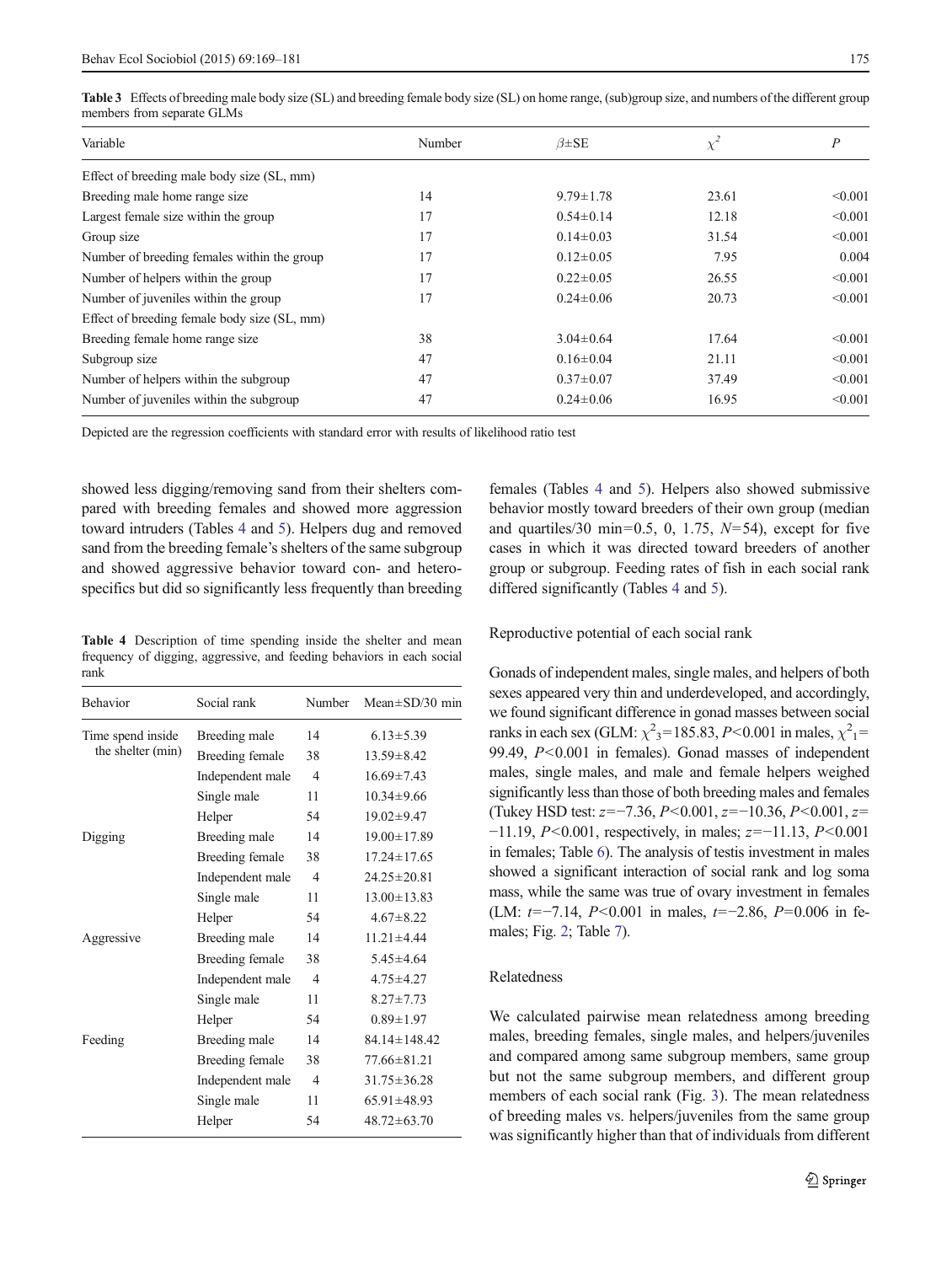| Response variable | Explanatory<br>variable | $\beta \pm SE$   | $\overline{z}$           | $\overline{P}$ |
|-------------------|-------------------------|------------------|--------------------------|----------------|
| Digging           | Intercept               | $2.85 \pm 0.04$  | 72.86                    | < 0.001        |
|                   | Social rank             |                  |                          |                |
|                   | Breeding male           | $0.10 \pm 0.07$  | 1.34                     | 0.18           |
|                   | Breeding female         | $0$ (reference)  | $\overline{\phantom{0}}$ |                |
|                   | Independent male        | $0.34 \pm 0.11$  | 3.14                     | 0.002          |
|                   | Single male             | $-0.28 \pm 0.09$ | $-3.06$                  | 0.002          |
|                   | Helper                  | $-1.31 \pm 0.07$ | $-17.63$                 | < 0.001        |
| Aggressive        | Intercept               | $1.70 \pm 0.07$  | 24.39                    | < 0.001        |
|                   | Social rank             |                  |                          |                |
|                   | Breeding male           | $0.72 \pm 0.11$  | 6.82                     | < 0.001        |
|                   | Breeding female         | $0$ (reference)  |                          |                |
|                   | Independent male        | $-0.14 \pm 0.24$ | $-0.57$                  | 0.57           |
|                   | Single male             | $0.42 \pm 0.13$  | 3.32                     | < 0.001        |
|                   | Helper                  | $-1.81 \pm 0.16$ | $-11.32$                 | < 0.001        |
| Feeding           | Intercept               | $4.35 \pm 0.02$  | 236.43                   | < 0.001        |
|                   | Social rank             |                  |                          |                |
|                   | Breeding male           | $0.08 \pm 0.03$  | 2.33                     | 0.02           |
|                   | Breeding female         | $0$ (reference)  | $\overline{\phantom{0}}$ |                |
|                   | Independent male        | $-0.89 \pm 0.09$ | $-9.87$                  | < 0.001        |
|                   | Single male             | $-0.16 \pm 0.04$ | $-3.96$                  | < 0.001        |
|                   | Helper                  | $-0.47\pm0.03$   | $-17.39$                 | < 0.001        |

<span id="page-7-0"></span>Table 5 Effect of social rank on digging, aggressive, and feeding behaviors

groups (mean relatedness ± SE, within group:  $0.33 \pm 0.03$ ,  $N=$ 90; between group:  $0.03 \pm 0.01$ ,  $N=1430$ ; Mann–Whitney U test,  $z=9.40$ ,  $P<0.001$ ; Fig. [3a](#page-9-0)); we found the same trend for breeding females vs. helpers/juveniles from the same subgroup, and between subgroups within the same group (mean relatedness $\pm$ SE, within subgroup, 0.42 $\pm$ 0.02, N=93; between subgroup from the same group,  $0.15\pm0.01$ ,  $N=301$ ; Mann– Whitney U test,  $z=8.63$ ,  $P<0.001$ ; Fig. [3b\)](#page-9-0). These results suggest that helpers and juveniles are related to breeding males of the same group and to females of the same subgroup.

Table 6 Mean gonad mass in each social rank of male and female of N. obscurus

| Social rank       | Number |               | Gonad mass (mg) Statistical difference |
|-------------------|--------|---------------|----------------------------------------|
| Males             |        |               |                                        |
| Breeding males    | 17     | $4.8 \pm 3.7$ | a                                      |
| Independent males | 5      | $0.2 \pm 0.4$ | b                                      |
| Single males      | 13     | $0.2 \pm 0.4$ | b                                      |
| Male helper       | 26     | $0.4 \pm 0.6$ | b                                      |
| Females           |        |               |                                        |
| Breeding females  | 47     | $3.2 \pm 2.2$ | a                                      |
| Female helper     | 26     | $0.3 \pm 0.5$ | b                                      |
|                   |        |               |                                        |

Letters in statistical difference denote statistical difference by Tukey HSD tests



Fig. 2 Relationships between log soma mass and log gonadal mass in each a male and b female social rank. The thick solid, thin solid, dashed, and gray solid lines represent breeding males and females, independent males, single males, and male and female helpers, respectively

Furthermore, mean relatedness among helpers/juveniles also declined from subgroup to non-subgroup, to non-group members (mean relatedness $\pm$ SE, within subgroup, 0.39 $\pm$ 0.02, N= 181; between subgroups from the same group,  $0.20\pm0.01$ ,  $N=$ 346; and between groups,  $0.04 \pm 0.00$ ,  $N = 3938$ ; Mann–Whitney U test, within subgroup vs. between subgroup,  $z=8.63$ ,  $P<0.001$ ; between subgroup vs. between group,  $z=10.98$ , P<0.001; Fig. [3b](#page-9-0)), suggesting that helpers and juveniles are full siblings in the same subgroup and are half siblings in the same group.

The relatedness of breeding males to single males was highly variable within the same group (range of relatedness=−0.30 to 0.67), and the mean relatedness among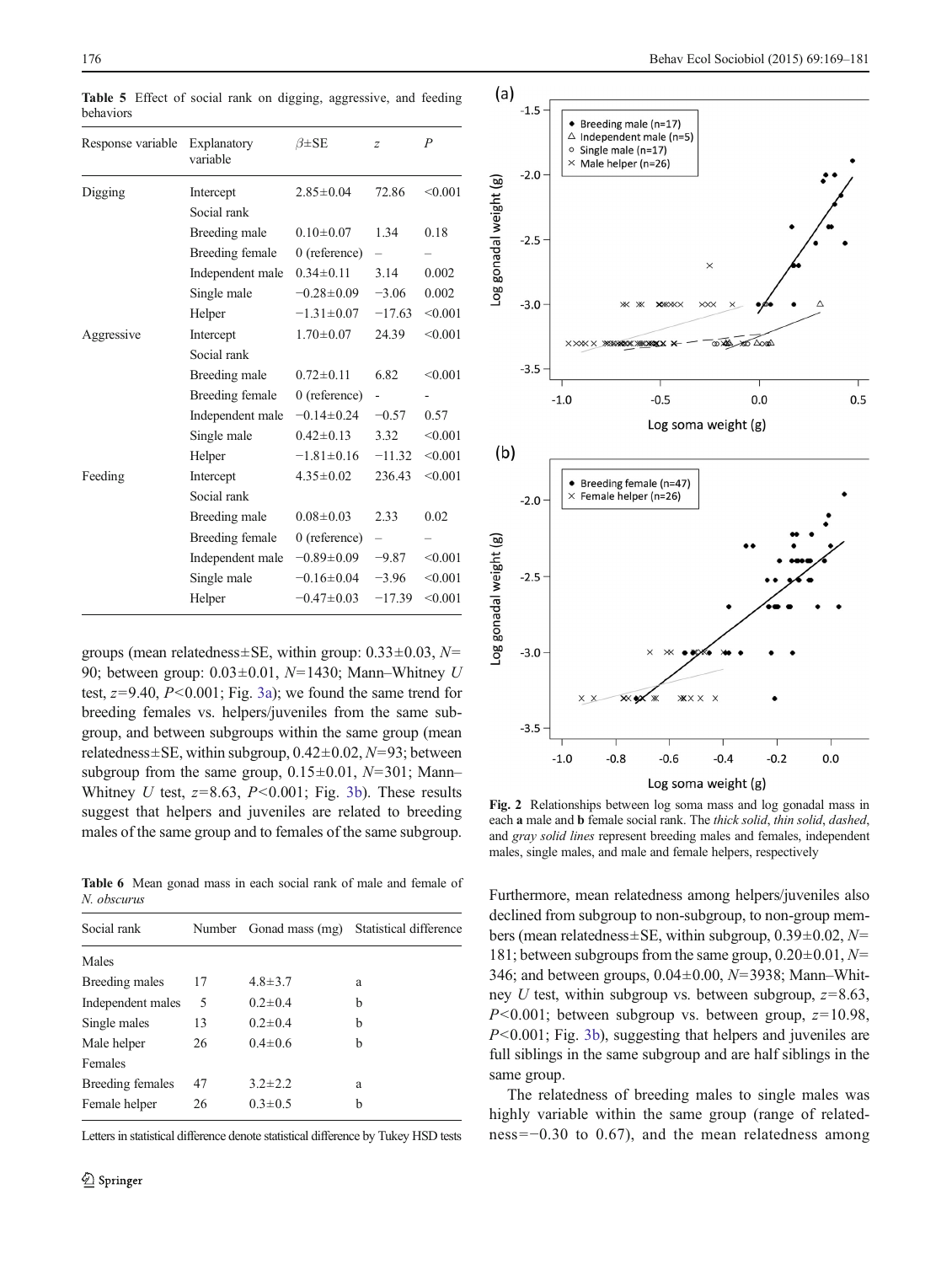<span id="page-8-0"></span>Table 7 Effects of log soma mass and social rank on log gonad mass in males and females

| Variable                                | $\beta \pm SE$   | $\dot{t}$ | $\boldsymbol{P}$ |
|-----------------------------------------|------------------|-----------|------------------|
| Males                                   |                  |           |                  |
| Intercept                               | $-3.05 \pm 0.09$ | $-34.88$  | < 0.001          |
| Social rank                             |                  |           |                  |
| Breeding male                           | $0$ (reference)  |           |                  |
| Single male                             | $-0.18 \pm 0.10$ | $-1.74$   | 0.09             |
| Independent male                        | $-0.19\pm0.11$   | $-1.73$   | 0.09             |
| Helper male                             | $0.07 \pm 0.12$  | 0.64      | 0.53             |
| Log soma mass                           | $2.20 \pm 0.29$  | 7.64      | < 0.001          |
| Social rank $\times$ log soma mass      |                  |           |                  |
| Breeding male $\times$ log soma mass    | $0$ (reference)  |           |                  |
| Single male $\times$ log soma mass      | $-2.02 \pm 0.35$ | $-5.76$   | < 0.001          |
| Independent male $\times$ log soma mass | $-1.59 \pm 0.50$ | $-3.18$   | < 0.001          |
| Helper male $\times$ log soma mass      | $-1.77 \pm 0.32$ | $-5.51$   | 0.002            |
| Females                                 |                  |           |                  |
| Intercept                               | $-2.34 \pm 0.06$ | $-41.42$  | < 0.001          |
| Social rank                             |                  |           |                  |
| Breeding female                         | $0$ (reference)  |           |                  |
| Helper female                           | $-0.60 \pm 0.22$ | $-2.67$   | < 0.001          |
| Log soma mass                           | $1.37 \pm 0.22$  | 6.25      | < 0.001          |
| Social rank $\times$ log soma mass      |                  |           |                  |
| Breeding female $\times$ log soma mass  | $0$ (reference)  |           |                  |
| Helper female×log soma mass             | $-0.93 \pm 0.40$ | $-2.32$   | 0.02             |

breeding males and single males was much higher than that between different groups (mean relatedness±SE, within group,  $0.32 \pm 0.12$ ,  $N=8$ ; between group,  $0.07 \pm 0.02$ ,  $N=136$ ; Mann–Whitney U test,  $z=2.17$ ,  $P=0.03$ ; Fig. [3a](#page-9-0)). This result indicates that some single males were offspring, or full or half siblings of the breeding male. The within-group relatedness of single males to helpers/juveniles was also much higher than that between groups (mean relatedness±SE, within group, 0.21 $\pm$ 0.04, N=49; between group, 0.02 $\pm$ 0.01, N=806; Mann–Whitney U test,  $z=4.97$ ,  $P<0.001$ ; Fig. [3c\)](#page-9-0), suggesting that single males are half siblings of helpers and juveniles of the same group.

Finally, the mean relatedness of breeding males vs. breeding females within the same group was similar to the mean relatedness between groups (mean relatedness±SE, within group,  $0.05 \pm 0.05$ ,  $N=41$ ; between group,  $0.03 \pm 0.01$ ,  $N=$ 647; Mann–Whitney U test,  $z=0.07$ ,  $P=0.95$ ; Fig. [3a](#page-9-0)), suggesting that breeding females are not related to breeding males of the same group. Furthermore, mean relatedness among breeding females within the same group was not significantly different compared with the mean relatedness between breeding females with other groups (mean relatedness±SE, within group:  $0.13 \pm 0.03$ ,  $N=59$ ; between group,  $0.06 \pm 0.01$ ,  $N=$ 844; Mann–Whitney U test,  $z=1.93$ ,  $P=0.10$ ; Fig. [3b](#page-9-0)), indicating that breeding females of the same group are unrelated.

## **Discussion**

We provided the first comprehensive description of the cooperative breeding system of N. obscurus, a Lake Tanganyika cichlid previously unknown to show such behavior. We also obtained novel results on group structure, reproductive potential, and relatedness.

# Cooperative breeding

Helpers of N. obscurus were allowed to remain inside breeders' home ranges, and assisted the breeding pair with territory maintenance (digging/removing sand from shelters) and defense (aggressive behavior toward intruders). Furthermore, helpers showed submissive behaviors mostly toward the breeding male and female of their own group and subgroup, which has also been reported in other cooperatively breeding cichlids, e.g., N. pulcher/brichardi (Taborsky [1984](#page-12-0), [1985](#page-12-0); Wong and Balshine [2010](#page-12-0)) and N. savoryi (Heg et al. [2005](#page-11-0)). However, we did not observe direct brood care behavior, such as cleaning and fanning of eggs or caring for fry, maybe because eggs were laid inside the shelter and juvenile spent all the time inside the shelter. Still, as most helpers remained in or near the shelters in which juveniles spend most of their time and chased intruders away from the breeding female's home range, they are likely to provide survival benefits to juveniles. Further observations and experimental verifications will help to better understand the effects of helping behavior on survival (e.g., Brouwer et al. [2005\)](#page-11-0).

Most of the N. obscurus helpers were closely related to the breeding pair of the same group or subgroup. In many cases, helpers were genetically related to both breeders, which would facilitate kin selected benefits in this species (Dierkes et al. [2005\)](#page-11-0). However, high variability in pairwise helper vs. breeding pair relatedness of the same group and/or subgroup (as in other cichlid species, e.g., N. pulcher: Dierkes et al. [2005;](#page-11-0) N. multifasciatus: Kohler [1998\)](#page-11-0) suggests that some of the helpers were not related to the breeding pair of their own group and/or subgroup. Thus, opportunities for kin selected benefits could exist for many but not all helpers in N. obscurus.

## Group structure, mating systems, and reproductive potential

The mating system of *N. obscurus* is harem polygyny, wherein larger males retain more females and offspring. This pattern of mating appears to be common in cooperatively breeding cichlids: N. multifasciatus and N. savoryi also show a haremic mating system (Kohler [1998;](#page-11-0) Heg et al. [2005\)](#page-11-0), and the majority of females were also part of a polygynous group in a detailed study of N. pulcher/brichardi (Desjardins et al. [2008\)](#page-11-0).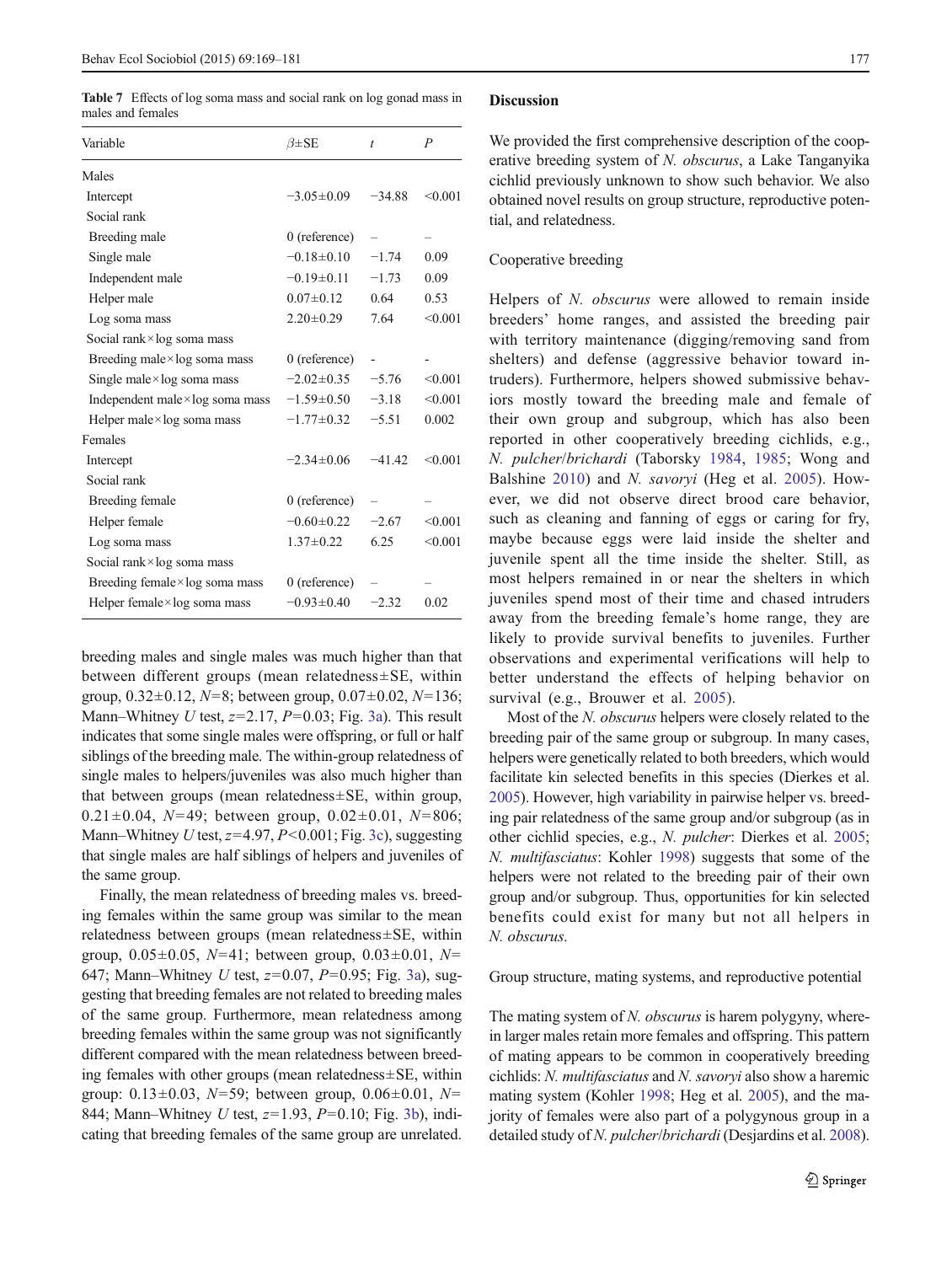<span id="page-9-0"></span>Fig. 3 Mean relatedness (±SE) of a breeding males  $(Bm)$ , **b** breeding females  $(Bf)$ , c single males (Sim), and d helpers/ juveniles to members of the same subgroup (white circle), different subgroups within the same group (gray circle), and between nongroup members (black circle). A group is defined by the home range of the breeding male and a subgroup is defined by the home range of the breeding female (see results and examples in Fig. [1b](#page-2-0)– [d](#page-2-0)). NS not significant;  $*P<0.01$ ;  $***P<0.001$  from Mann-Whitney U tests after Bonferroni correction



The relationship between soma mass and gonads of both sexes indicates that males and females follow a clear ontogenetic trajectory. They increase their soma (but not their gonads, which remain regressed) up to ca. 0.0 log soma mass in male and ca. −0.5 log soma mass in female (Fig. [2](#page-7-0)). At that time point, the probability of males and females to acquire a territory or breeding position starts to rapidly increase and at the same time their gonads are also developed. Interestingly, there is no indication of a flattering-off of this effect in breeding males and females, which may be due to older and larger breeding males having more females to fertilize, and older and larger breeding females laying relatively more eggs compared with younger and smaller breeding females.

In N. obscurus, breeding females and single males were significantly smaller than breeding males. The ovaries of breeding females were significantly larger than those of female helpers, and testis size of single males were similar to those of male helpers but smaller than those of breeding males. The growth rates of breeding females and single males did not differ in the field (HT, unpublished data), indicating that females can start breeding earlier and at a smaller size than males. In contrast, single males cannot easily compete for territorial vacancies or mates because in doing so, they must compete with other males (see, e.g., Heg et al. [2011](#page-11-0)). The testis mass of single and helper males suggest reproductive suppression by the breeding male, which was also found in N. pulcher, or investment in growth at the expense of gonads (Fitzpatrick et al. [2005](#page-11-0), [2008\)](#page-11-0). If the benefit of staying inside the natal group exceeds the costs of dispersal for single males (e.g., due to predation risk, competitive costs, and energetic costs for digging a new shelter), delayed dispersal from the natal group will be the better choice (Heg et al. [2004](#page-11-0)).

## Single males

Notably, single males which were highly related to breeding males but did not help them were observed in approximately 45 % of breeding male home ranges. Pairwise relatedness suggests that single males were often offspring, or full or half siblings of the breeding male of the same group. Such males were only rarely reported in N. savoryi and N. pulcher ("independents" in Heg et al. [2005](#page-11-0); Wong and Balshine [2010\)](#page-12-0). Single males removed sand from their shelters and showed aggressive behavior toward intruders of their home ranges, while their shelters were often entered by the breeding male. Why single males were tolerated by breeding males remains unknown, but we propose two non-mutually exclusive explanations. First, the diet of N. obscurus consists largely of benthic animals, including shrimp, mostly found between and under the shelter rocks. Thus for N. obscurus, the shelter is potentially also an important feeding resource, and breeding males might exploit the shelters of single males accordingly. Single males maintain their shelters not to be buried by the sand, and thus breeding males were able to access to the feeding resource in his territory. Second, single males provide benefits to their breeding male due to shared territory defense; i.e., the likelihood of an intruder leaving the breeding male's home range is increased by the presence of single males. In both cases, the likelihood of toleration might be enhanced because single males do not impose significant costs on the fitness of breeding males (as they are prevented from participating in reproduction by breeders, or they are strategically suppressed to invest their gonads; Fitzpatrick et al. [2005](#page-11-0)). As most single males are highly related to the breeding male of their own group, parental nepotism should also allow single males to stay (e.g., Ekman et al. [1999](#page-11-0)).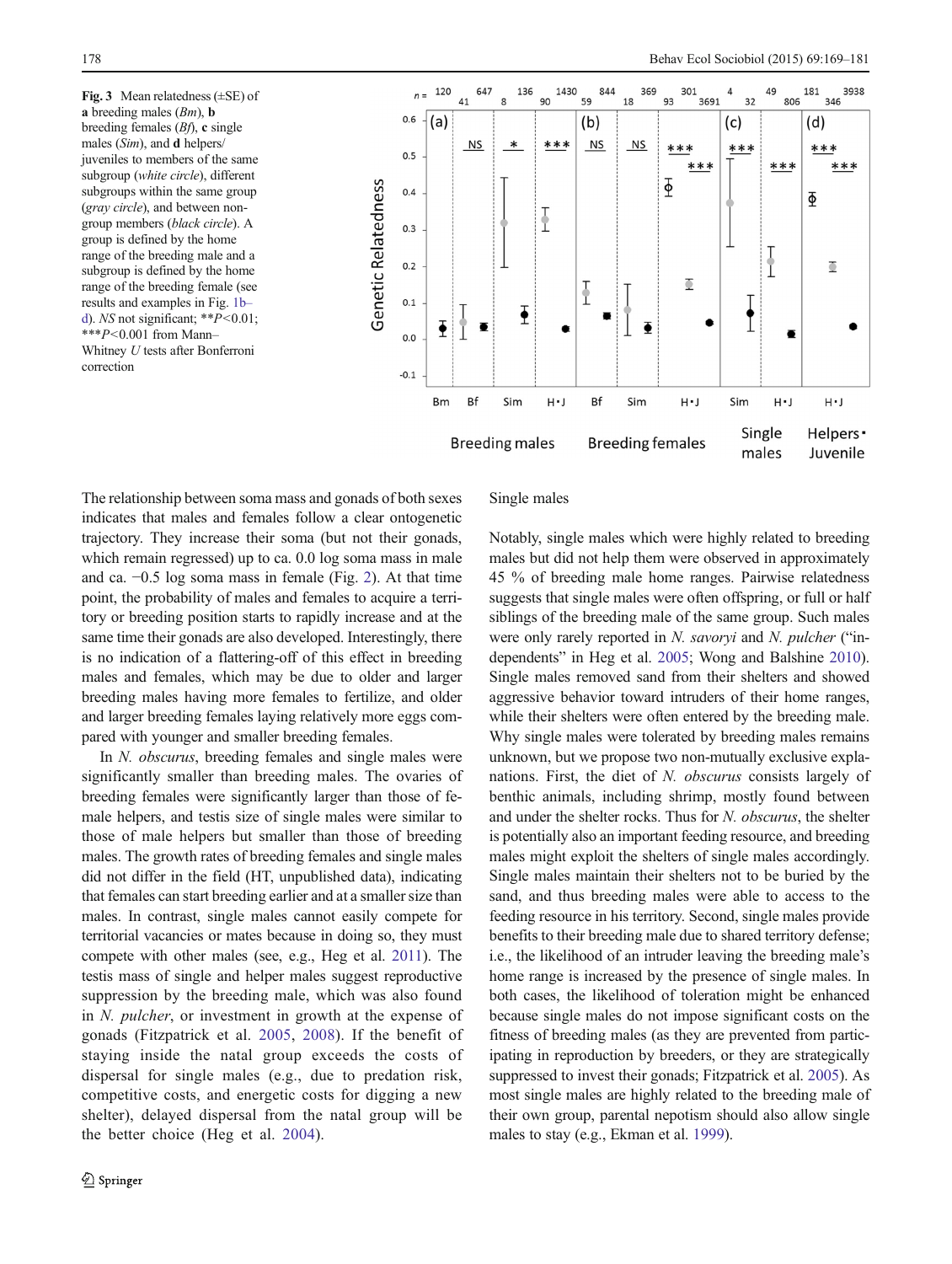<span id="page-10-0"></span>From the perspective of single males, there also might be several possible reasons to stay. First, living in a group might be beneficial for single males, e.g., due to group augmentation (Kokko et al. [2001](#page-11-0)). Second, single males may be in the process of "budding-off" their own territory, while waiting to grow sufficiently to recruit their own females (e.g., Komdeur and Edelaar [2001\)](#page-11-0). Indeed, some of the single males extended their home ranges and overlapped with small females outside of the breeding male's home range, which support this idea (HT, unpublished data). Third, a chance of territory inheritance exists for single males if the breeding male disperses or dies (Balshine-Earn et al. [1998\)](#page-11-0). All of the points are not mutually exclusive, and future work will resolve the factors affecting single males to stay inside the breeding male's home range.

# Dispersal patterns inferred from pairwise relatedness estimates

We used pairwise relatedness estimates to infer likely patterns of dispersal in N. obscurus, as direct dispersal observations could not be obtained. We expected that individual N. obscurus typically disperse to obtain an immediate breeding position or join a new group as a helper (Stiver et al. [2004](#page-12-0); Wong and Balshine [2010\)](#page-12-0). Many helpers were highly related to the breeding female and breeding males, suggesting that juveniles are mostly the retained offspring of these breeding pairs, which became helpers in their natal group. Furthermore, the relatedness of single and breeding males of the same group were high, while that of breeding females and males were low. As single males and breeding females were of similar size, dispersal patterns are most likely sex-dependent in N. obscurus. While female helpers will disperse from their natal group and become breeding females in other groups, male helpers will become single males in their natal group or remain independent.

The low relatedness among breeding females both within and among groups adds more support to the notion that breeding females may immigrate into breeding male's territory from other groups. The distance between the nearest groups in our study area was  $0.38 \text{ m} \pm 0.35 \text{ SD}$  ( $N=17 \text{ groups}$ ; Fig. [1a](#page-2-0)). Thus, movement between neighboring groups should be relatively easy for *N. obscurus*. Alternatively, females may not disperse, and a high turnover occurs among breeding males (i.e., death or emigration). This explanation is less likely, however, because if the breeding male is replaced, the relatedness of not only breeding females and males but also of single and breeding males should drop (except if a male full sibling of the current breeding male takes the breeder position). The discrepancy between these two pairwise estimates corroborates our prediction that females will show natal dispersal, whereas males are more likely to stay, at least until they are sufficiently grown. In a previous study of N. pulcher

dispersal, males dispersed farther and more often than females (Stiver et al. [2004](#page-12-0), [2007\)](#page-12-0). In birds, males may benefit most from philopatry, as a male's territory quality can influence both mate attraction and the survival of young (Pusey [1987\)](#page-11-0). We conclude that female N. *obscurus* might disperse from the natal group earlier than males, and that this difference will reflect intersexual differences in the timing of reproductive onset associated with harem mating systems. Additional work is needed to determine precisely how dispersal varies with individual sex and size to fully explore the relationship between rank change and dispersal, and to shed more light on the factors driving dispersal patterns in cooperative breeding cichlids.

# Conclusion

In summary, we introduced a remarkable new example of cooperative breeding system in the Lake Tanganyika cichlid N. obscurus and provided evidence for sex biased dispersal in this species. The fact that a recent phylogeny places N. obscurus in a different lineage than all other cooperatively breeding cichlids (Sturmbauer et al. [2010](#page-12-0)) underlines the potential of this species helping us to understand the evolution of cooperative systems in fish.

Acknowledgments We thank Tetsumi Takahashi, Kazutaka Ota, Haruki Ochi, Hiroki Hata, Michio Hori, and the staff of the Lake Tanganyika Research Unit, Mpulungu, Zambia, especially Harris Phiri, Danny Syniynza, Ruben Shapola, and Henry Simpembwa for supporting our studies at the field. We are grateful to Satoshi Nanami and Sho Furuichi for statistical discussions and Joachim Frommen and three anonymous referees for helpful comments on early versions of this manuscript. This work was financially supported by Grants-in-Aid from the Ministry of Education, Culture, Sports, Science and Technology, Japan, to MK.

Ethical standards The research presented here was conducted with permission from the Zambian Ministry of Agriculture, Food and Fisheries and complies with current Zambian law. We treated fish in compliance with the guidelines of the Animal Care and Use Committee of Osaka City University, the Japan Ethological Society, and the Ichthyological Society of Japan.

### References

- Awata S, Kohda M (2004) Parental roles and the amount of care in a biparental substrate brooding cichlid: the effect of size differences within pairs. Behaviour 141:1135–1149
- Awata S, Munehara H, Kohda M (2005) Social system and reproduction of helpers in the cooperatively breeding cichlid fish Julidochromis ornatus in Lake Tanganyika: field observations and parentage analyses. Behav Ecol Sociobiol 58:506–516
- Awata S, Heg D, Kohda M, Munehara H, Kohda M (2006) Testis size depends on social status and the presence of male helpers in the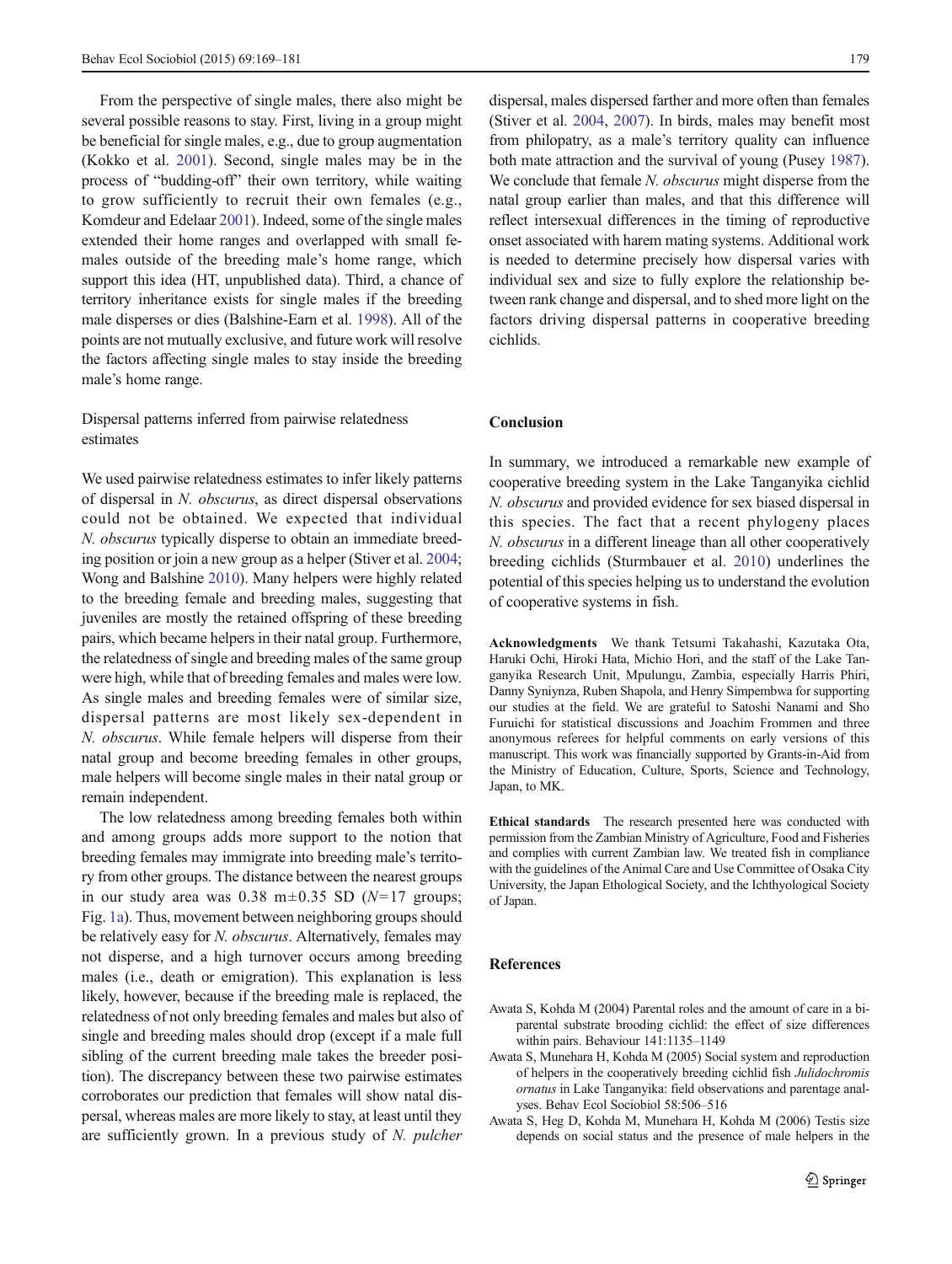- <span id="page-11-0"></span>Balshine-Earn S, Neat F, Reid H, Taborsky M (1998) Paying to stay or paying to breed? Field evidence for direct benefits of helping behavior in a cooperatively breeding fish. Behav Ecol 9:432–438
- Bates D, Maechler M, Bolker B (2011) lme4: linear mixed-effects models using S4 classes. R package version 0.999375-39. [http://CRAN.R](http://cran.r-project.org/package=lme4)[project.org/package=lme4](http://cran.r-project.org/package=lme4)
- Bergmüller R, Heg D, Taborsky M (2005) Helpers in a cooperatively breeding cichlid stay and pay or disperse and breed, depending on ecological constraints. Proc R Soc Lond B 272:325–331
- Bolker BM, Brooks ME, Clark CI, Geange SW, Poulsen JR, Stevens MH, White JS (2009) Generalized linear mixed models: a practical guide for ecology and evolution. Trend Ecol Evol 24:127–135
- Brouwer L, Heg D, Taborsky M (2005) Experimental evidence for helper effects in a cooperatively breeding cichlid. Behav Ecol 16:667–673
- Clarke A, Saether B, Roskaft E (1997) Sex biases in avian dispersal: a reappraisal. Oikos 79:429–438
- Clutton-Brock TH, Lukas D (2012) The evolution of social philopatry and dispersal in female mammals. Mol Ecol 21:472–492
- Cockburn A (2006) Prevalence of different modes of parental care in birds. Proc R Soc Lond B 273:1375–1383
- Creel SR (1994) Inclusive fitness and reproductive strategies in dwarf mongooses. Behav Ecol 5:339–348
- Desjardins JK, Fitzpatrick JL, Stiver KA, van der Kraak GJ, Balshine S (2008) Costs and benefits of polygyny in the cichlid Neolamprologus pulcher. Anim Behav 75:1771–1779
- Dierkes P, Heg D, Taborsky M, Skubic E, Achmann R (2005) Genetic relatedness in groups is sex-specific and declines with age of helpers in a cooperatively breeding cichlid. Ecol Lett 8:968–975
- Duftner N, Sefc K, Koblmüller S, Salzburger W, Taborsky M, Sturmbauer C (2007) Parallel evolution of facial stripe patterns in the Neolamprologus brichardi/pulcher species complex endemic to Lake Tanganyika. Mol Phylogenet Evol 45:706–715
- Eikenaar C, Richardson DS, Brouwer L, Komdeur J (2007) Parent presence, delayed dispersal, and territory acquisition in the Seychelles warbler. Behav Ecol 18:874–879
- Eikenaar C, Richardson DS, Brouwer L, Komdeur J (2008) Sex biased natal dispersal in a closed, saturated population of Seychelles warblers Acrocephalus sechellensis. J Avian Biol 39:73–80
- Ekman J, Bylin A, Tegelström H (1999) Parental nepotism enhances survival of retained offspring in the Siberian jay. Behav Ecol 11: 416–420
- Feeney W, Medina I, Somveille M, Heinsohn R, Hall ML, Mulder RA, Stain JA, Kilner RM, Langmore NE (2013) Brood parasitism and the evolution of cooperative breeding in birds. Science 342:1506–1508
- Fitzpatrick JL, Desjardins JK, Stiver KA, Montgomerie R, Balshine S (2005) Male reproductive suppression in the cooperatively breeding fish Neolamprologus pulcher. Behav Ecol 17:25–33
- Fitzpatrick JL, Desjardins JK, Milligan N, Stiver KA, Montgomerie R, Balshine S (2008) Female-mediated causes and consequences of social status change in a social fish. Proc R Soc Lond B 275:929– 936
- Goodnight KF, Queller DC (1999) Computer software for performing likelihood tests of pedigree relationship using genetic markers. Mol Ecol 8:1231–1234
- Grantner A, Taborsky M (1998) The metabolic rates associated with resting, and with the performance of agonistic, submissive and digging behaviours in the cichlid fish Neolamprologus pulcher (Pisces: Cichlidae). J Comp Physiol B 168:427–433
- Greenwood PJ (1980) Mating systems, philopatry and dispersal in birds and mammals. Anim Behav 28:1140–1162
- Greenwood PJ (1983) Mating systems and the evolutionary consequences of dispersal. In: Swingland IR, Greenwood PJ (eds) The ecology of animal movement. Oxford University Press, Oxford, pp 116–131
- Greenwood PJ, Harvey PH (1982) The natal and breeding dispersal of birds. Annu Rev Ecol Syst 13:1–21
- Griffin AS, West SA (2003) Kin discrimination and the benefit of helping in cooperatively breeding vertebrates. Science 302:634–636
- Heg D, Bachar Z (2006) Cooperative breeding in the Lake Tanganyika cichlid Julidochromis ornatus. Environ Biol Fish 76:265–281
- Heg D, Bachar Z, Brouwer L, Taborsky M (2004) Predation risk is an ecological constraint for helper dispersal in a cooperatively breeding cichlid. Proc R Soc Lond B 271:2367–2374
- Heg D, Bachar Z, Taborsky M (2005) Cooperative breeding and group structure in the Lake Tanganyika cichlids Neolamprologus savory. Ethology 111:1017–1043
- Heg D, Rothenberger S, Schürch R (2011) Habitat saturation, benefits of philopatry, relatedness, and the extent of co-operative breeding in a cichlid. Behav Ecol 22:82–92
- Koenig WD, Dickinson JL (2004) Ecology and evolution of cooperative breeding in birds. Cambridge University Press, Cambridge
- Kohler U (1998) Zur Struktur und Evolution des Sozialsystems von Neolamprologus multifasciatus (Cichlidae, Pisces), dem kleinsten Schneckenbuntbarsch des Tanganjikasees. Shaker Verlag, Aachen
- Kokko H, Johnstone RA, Clutton-Brock TH (2001) The evolution of cooperative breeding through group augmentation. Proc R Soc Lond B 268:187–196
- Komdeur J, Edelaar P (2001) Male Seychelles warblers use territory budding to maximize lifetime fitness in a saturated environment. Behav Ecol 12:706–715
- Konings A (1998) Tanganyika cichlids in their natural habitat. Cichlid Press, El Paso
- Konovalov DA, Heg D (2008) TECHNICAL ADVANCES: a maximumlikelihood relatedness estimator allowing for negative relatedness values. Mol Ecol Resour 8:256–263
- Konovalov DA, Manning C, Henshaw MT (2004) KINGROUP: a program for pedigree relationship reconstruction and kin group assignments using genetic markers. Mol Ecol Notes 4:779–782
- Lukas D, Clutton-Brock T (2012) Cooperative breeding and monogamy in mammalian societies. Proc R Soc Lond B 279:2151–2156
- Lukas D, Clutton-Brock TH (2013) The evolution of social monogamy in mammals. Science 341:526–530
- Munehara H, Awata S, Katoh R, Kohda M, Sunobe T (2001) Primer sequences and cross-species amplification for parentage discrimination of Tanganyikan cichlid fishes. Bull Fac Fish, Hokkaido Univ 52:131–133
- Parker A, Kornfield I (1996) Polygynandry in Pseudotropheus zebra, a cichlid fish from Lake Malawi. Environ Biol Fish 47:345–352
- Poll M (1978) A new cichlid fish genus-Lamprologus Schth. Description of four new species from Lake Tanganyika [in Central Africa]. B Cl Sci Ac Roy Belg 64:725–758
- Pusey AE (1987) Sex-biased dispersal and inbreeding avoidance in birds and mammals. Trend Ecol Evol 2:295–299
- Pusey AE, Wolf M (1996) Inbreeding avoidance in animals. Trend Ecol Evol 11:201–206
- R development core team (2011) R: a language and environment for statistical computing. R Foundation for Statistical Computing, Vienna
- Rossiter A (1993) Studies on the biology of Neolamprologus multifasciatus. In: Nagoshi M, Yanagisawa Y, Kawanabe H (eds) Ecological and limnological study on Lake Tanganyika and its adjacent regions VIII. Kyoto University Press, Kyoto, pp 32
- Sato T, Gashagaza MM (1997) Shell-brooding cichlid fishes of Lake Tanganyika: their habitats and mating systems. In: Kawanabe H, Hori M, Nagoshi M (eds) Fish communities in Lake Tanganyika. Kyoto University Press, Kyoto, pp 221–240
- Schliewen U, Rassmann K, Markmann M, Markert J, Kocker T, Tautz D (2001) Genetic and ecological divergence of a monophyletic cichlid species pair under fully sympatric conditions in the Lake Ejagham, Cameroon. Mol Ecol 10:1471–1488